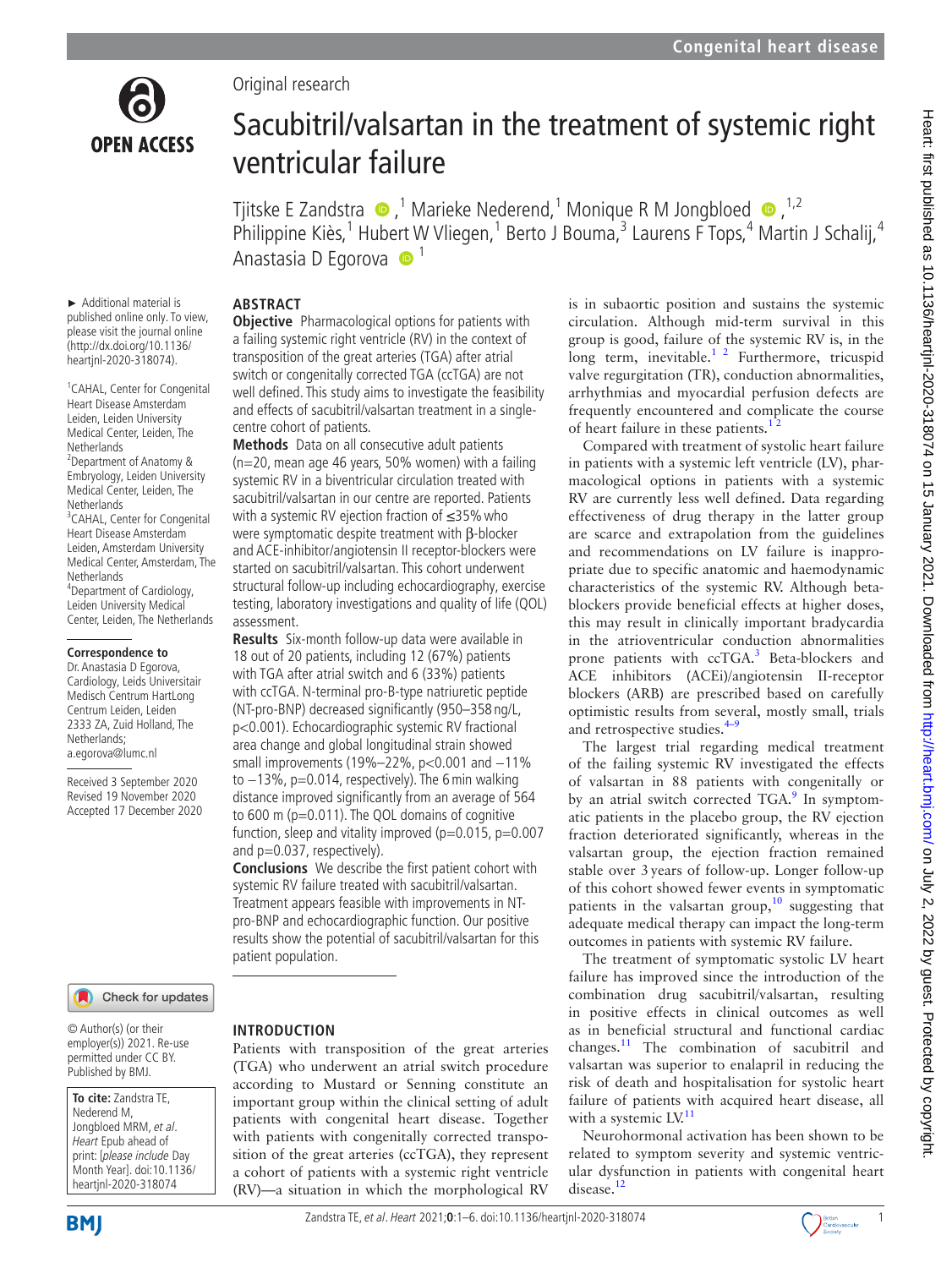

<span id="page-1-0"></span>**Figure 1** Treatment and follow-up protocol. \*Depending on previous dose of ACEi/ARB. †If potassium >5.5mmol/L, increase in creatinine >310 μmol/L (or eGFR <20 mL/min/1.73 m<sup>2</sup>), hypotension or signs of decompensation. ACEi, ACE inhibitors; ARB, angiotensin II-receptor blockers.

In patients with a systemic RV, the N-terminal pro-B-type natriuretic peptide (NT-pro-BNP) levels have a predictive value in clinical end points, including mortality.<sup>13  $\hat{1}^4$ </sup> Furthermore, brain natriuretic peptide (BNP) has been shown to correlate with systemic RV dysfunction.<sup>15</sup> Sacubitril is a neprilysin inhibitor. Neprilysin, a neutral endopeptidase, degrades several endogenous vasoactive peptides, including natriuretic peptides and bradykinin, but not NT-pro-BNP. Inhibition of neprilysin increases the levels of these substances, countering the neurohormonal overactivation that leads to vasoconstriction, sodium retention and maladaptive remodelling in heart failure. Although BNP and NT-pro-BNP have both been proven to be useful biomarkers, the levels of BNP often fluctuate during heart failure therapy (attributable to inhibition of neprilysin), whereas decrease in NT-pro-BNP levels has been correlated with improvements in heart failure condition. This could lead to clinical confusion and the use of NT-pro-BNP has been preferred and recommended.<sup>11 16-18</sup>

Sacubitril/valsartan treatment is currently indicated in all symptomatic patients with heart failure with an ejection fraction ≤35% already treated with a β-blocker and an ACEi or ARB[.19](#page-5-9) However, no studies are yet available evaluating the effects of sacubitril/valsartan on heart failure in the systemic RV population. The current study aims to investigate the feasibility and effects of sacubitril/valsartan treatment in this group of patients in a single-centre cohort.

# **METHODS**

## **Design and inclusion/exclusion criteria**

In this single-centre (Leiden University Medical Center) cohort study, data of all consecutive adult patients with a failing systemic RV in a biventricular circulation treated with sacubitril/valsartan are reported. In 2018, all adult patients with systemic RV heart

failure  $(n=67)$  were screened for eligibility for treatment with sacubitril/valsartan. Those who had an (estimated) systemic RV ejection fraction of  $\leq$ 35% (defined as a moderately to severely reduced systemic RV function on echocardiography and/or MRI) and remained symptomatic despite treatment with highest tolerated doses of a β-blocker and an ACEi or ARB for a period of at least 3 months were advised to start treatment with sacubitril/ valsartan.<sup>[11](#page-5-5)</sup> Symptoms were assessed based on the history and complaints as reported at the outpatient clinic (including the patients' performance during work and sport activities) and/or heart failure related admissions or ambulant medication adjustments (increasing diuretic dose to remain euvolemic). Patients with a ventricular assist device (VAD or awaiting the implantation of a VAD) or severe renal function impairment (estimated glomerular filtration rate (eGFR) <30mL/min/1.73m2) were excluded.

# **Treatment and follow-up**

Before the initiation of sacubitril/valsartan treatment, the following investigations were performed as part of routine clinical care: echocardiography, bicycle exercise test with VO2 max, a 6min walking test (MWT), laboratory investigation including haemoglobin levels, kidney function, electrolytes and NT-pro-BNP and a quality of life (QOL) assessment. QOL was assessed with the Netherlands Organisation for applied scientific research/Academic Hospital Leiden adult Quality Of Life questionnaire (TAAQOL), which has been used previously to assess health-related QOL in adults with congenital heart disease.<sup>[20](#page-5-10)</sup> It includes 45 questions and evaluates 12 different components of health-related QOL.

[Figure](#page-1-0) 1 shows the treatment protocol. Depending on the previously used dose of ACEi or ARB, the starting dose of sacubitril/valsartan was chosen: if patients were using at least 80mg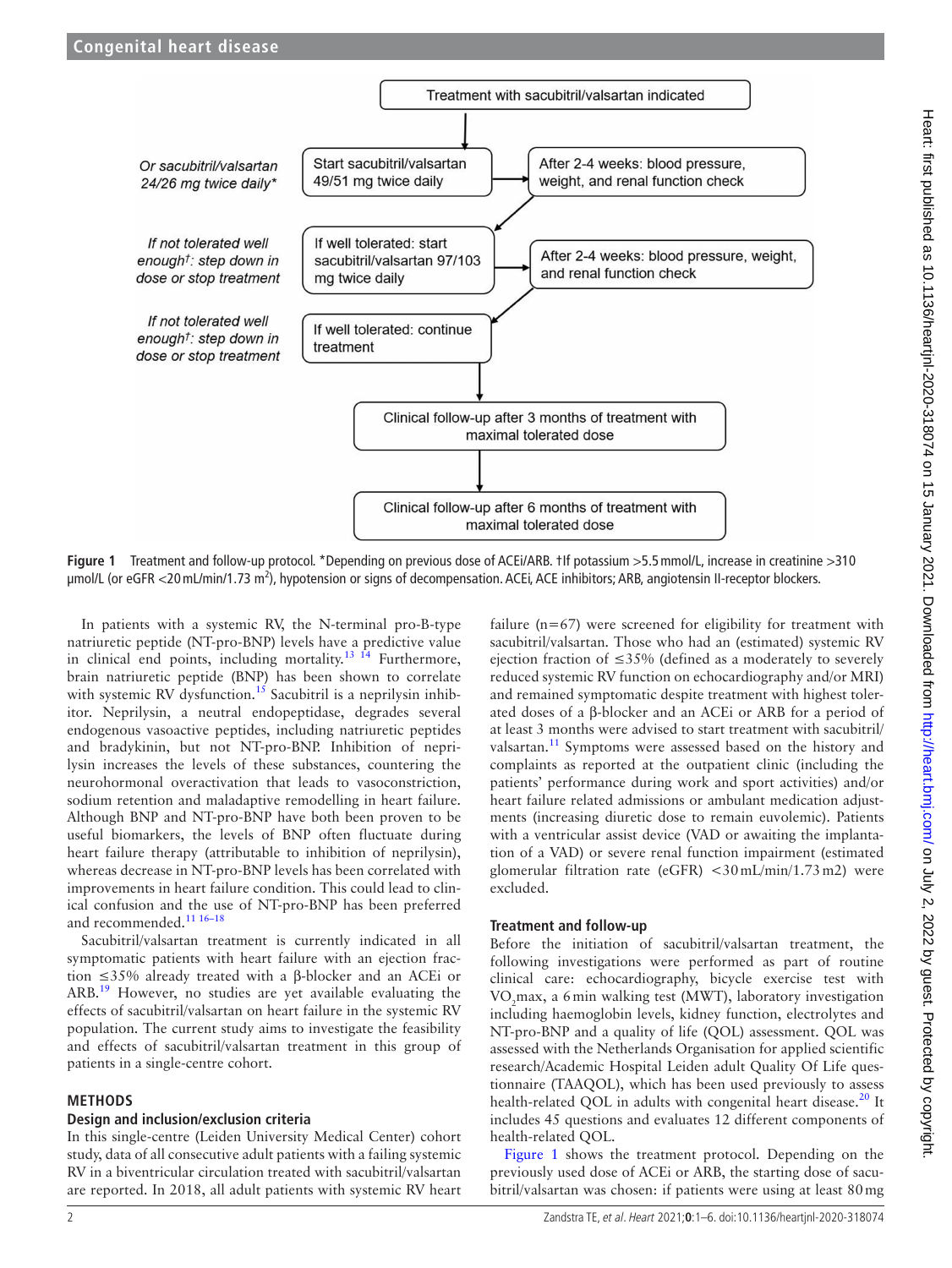of valsartan two times a day or an equivalent dose (perindopril 4mg one time a day, lisinopril 20mg one time a day, enalapril 20mg one time a day, losartan 100mg one time a day, irbesartan 300mg one time a day, telmisartan 20mg one time a day or candesartan 32mg one time a day), the starting dose of sacubitril/ valsartan was 49/51mg two times a day. If the previous dose of ACEi/ARB was less than (the equivalent of) valsartan 80mg two times a day, the starting dose of sacubitril/valsartan was 24/26mg two times a day.<sup>19</sup> Patients were instructed to wait 36 hours after taking the last dose of ACEi prior to initiating treatment with sacubitril/valsartan to reduce the risk of angioedema.<sup>[11 19](#page-5-5)</sup>

After 2–4 weeks of treatment with the starting dose, blood pressure, weight, kidney function and complaints were evaluated. If the medication was well tolerated, the dose of sacubitril/ valsartan was increased in a stepwise fashion until the highest tolerated dose was reached. Potassium increase to >5.5mmol/L and/or an increase in creatinine  $>221\mu$ mol/L (or eGFR <30 mL/  $min/1.73m<sup>2</sup>$ ) was followed by a step down in the dose and follow-up after 2–4 weeks. In the case of potassium increase  $>6$ mmol/L and/or an increase in creatinine  $>310 \mu$ mol/L (or eGFR  $\lt 20$  mL/min/1.73 m<sup>2</sup>), the medication was stopped. Symptomatic hypotension and/or signs of decompensation were also followed by a stepdown or termination of treatment.

After 3months of treatment with the optimal tolerated dose, blood pressure, weight, adverse events and laboratory investigations (including haemoglobin levels, kidney function, electrolytes and NT-pro-BNP) were repeated. After 6months, echocardiography, bicycle exercise test with  $\rm VO_{2}$ max, a 6-MWT and laboratory investigations were re-evaluated, combined with physical examination and the TAAQOL questionnaire.

The serial echocardiograms were performed with commercially available ultrasound systems and were analysed offline in EchoPAC, GE Medical Systems. The echocardiographic parameters were assessed and measured offline by two cardiologists with expertise in congenital imaging blinded to the study (all echocardiograms were performed as standard of care and clinical follow-up at our centre).

## **Ethics statement**

All tests and procedures performed involving human participants were in accordance with the ethical standards of the institutional and/or national research committee and with the 2013 Helsinki declaration or comparable ethical standards. Appropriate local scientific board approval was obtained and the need for written informed consent was waived by the institutional medical ethical board. All patients provided consent for registration of their data and publication.

# **Patient and public involvement**

Patients were informed about the research process and the background knowledge at initiation of treatment. The research questions and outcome measures were developed in consensus between the researchers and the treating cardiologists of this patient group (based on their extensive clinical experience). All the tests and procedures described were part of optimal patient care. The study results will be disseminated through national and local patient information websites.

# **Statistical analysis**

All statistical analyses were performed in IBM SPSS V.23. Normally distributed continuous data are displayed as mean±SD and non-normally distributed continuous data are displayed as median (IQR). Proportions are displayed as numbers

# **RESULTS**

# **Baseline clinical characteristics and sacubitril/valsartan initiation**

Between January and August 2019, 20 consecutive patients with systemic RV failure who fulfilled the inclusion criteria initiated treatment with sacubitril/valsartan [\(online supplemental table](https://dx.doi.org/10.1136/heartjnl-2020-318074) [1\)](https://dx.doi.org/10.1136/heartjnl-2020-318074). Mean age was  $46\pm11$  years, and 50% were women. In one patient (patient 7), sacubitril/valsartan treatment was discontinued due to uncontrollable thirst with subsequent ample fluid intake and admission with cardiac decompensation. Another patient who was in end-stage heart failure at baseline (patient 8) declined screening for a VAD and died of progressive cardiogenic shock despite initiating treatment with sacubitril/valsartan. The 18 remaining patients were further analysed. Twelve patients (67%) had TGA corrected with the Mustard or Senning atrial switch procedure, and six patients (33%) had ccTGA.

The target dose of 97/103mg sacubitril/valsartan two times a day was reached in 12 (67%) patients. Four patients (22%) had a maximum tolerated dose of 49/51mg two times a day and two patients (11%) had a maximum tolerated dose of 24/26mg two times a day. The reason to not further increase the dosage was symptomatic hypotension in all cases. None of the patients developed clinically relevant hyperkalaemia or significant deterioration of the renal function.

# **Follow-up after six months of treatment**

# Laboratory results

There was a significant decrease in NT-pro-BNP after 6months of sacubitril/valsartan use (median 950–358ng/L, p<0.001, [table](#page-3-0) 1). Relative reduction of NT-pro-BNP per patient is (percentage from baseline levels) shown in [figure](#page-3-1) 2. Overall, the median reduction in NT-pro-BNP was 45% (IQR 26–60) of the value at treatment initiation. In two patients (patient 15 and 19), there was an increase in NT-pro-BNP.

There was a significant increase in both haematocrit and mean corpuscular volume (MCV), and a significant decrease in alanine transaminase (ALAT) levels. There was a statistically significant, but clinically irrelevant, increase in potassium and the eGFR did not change significantly [\(table](#page-3-0) 1).

# **Echocardiography**

There was an improvement in echocardiographic systemic RV function as accessed by the fractional area change  $(p<0.001)$ and in echocardiographic RV global longitudinal strain values (p=0.014) [\(table](#page-3-2) 2). The global assessment of RV function using eye balling technique, the RV end diastolic diameter and severity of tricuspid regurgitation did not change significantly following 6 months of treatment. The function of the subpulmonary LV remained stable.

# **Clinical characteristics**

The 6min walking distance slightly increased from a mean of 564–600 m (p=0.011). The NYHA functional class, blood pressure, weight and maximal exercise capacity as assessed with exercise testing remained stable and none of the patients showed clinical deterioration during the study period ([table](#page-3-2) 2).

# **Quality of life**

Sixteen patients completed the TAAQOL questionnaire at both time points (response rate 89%). The results are shown in [table](#page-3-3) 3.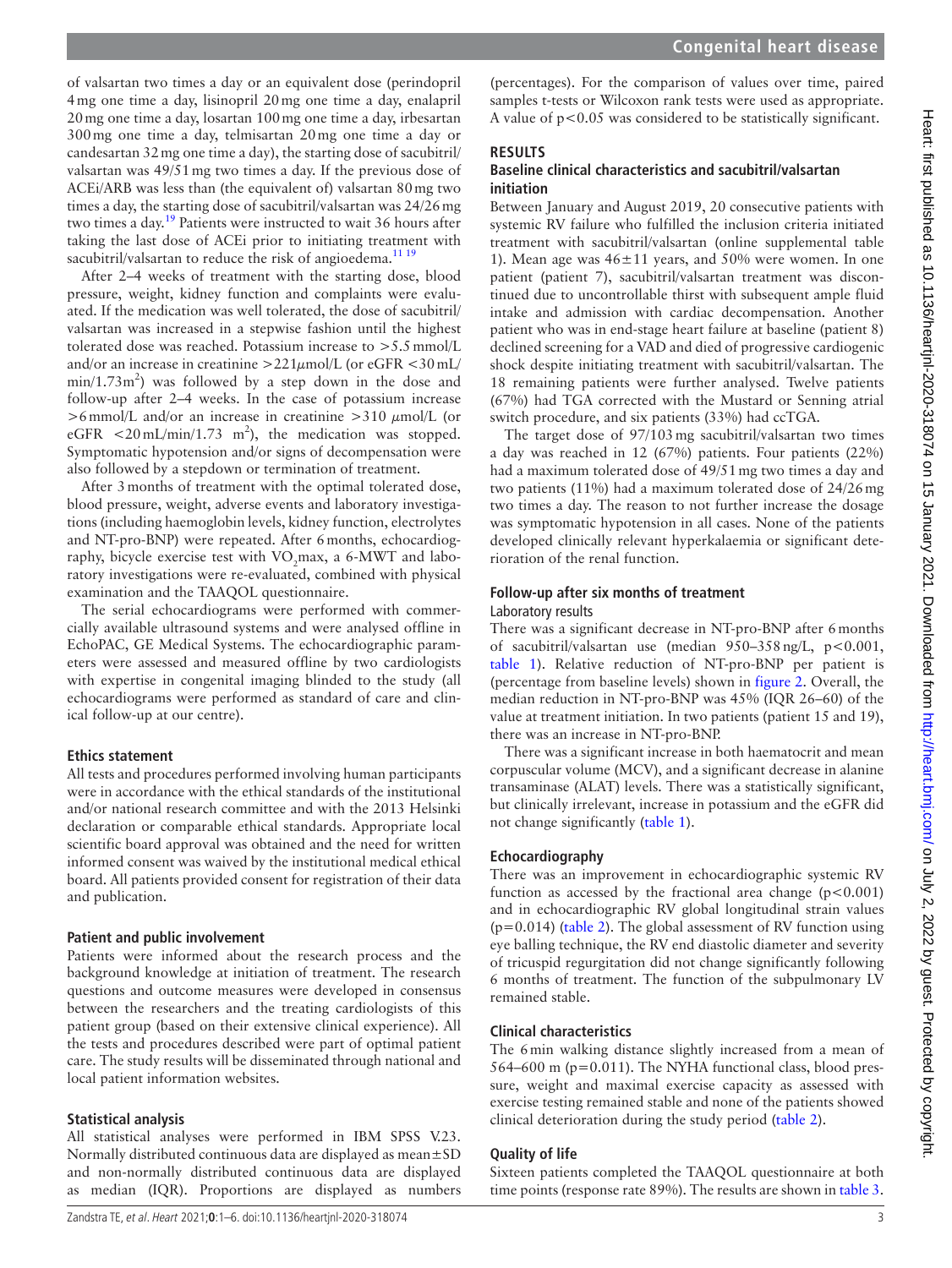<span id="page-3-0"></span>**Table 1** Changes in the laboratory values 6 months after initiation of sacubitril/valsartan treatment, n=18

|                                    | Mean+SD or<br>median (IQR) | Mean±SD or<br>median (IQR) |            |
|------------------------------------|----------------------------|----------------------------|------------|
| Laboratory values                  | <b>Baseline</b>            | 6 months                   | P value    |
| Hb (mmol/L)                        | $8.7 + 0.9$                | $8.9 + 0.9$                | 0.083      |
| $Ht$ (L/L)                         | $0.42 + 0.04$              | $0.43 + 0.04$              | $0.004*$   |
| MCV (fL)                           | $89 + 5$                   | $91 + 3$                   | $0.006*$   |
| MCH (fmol)                         | $1.84 + 0.12$              | $1.86 + 0.07$              | 0.251      |
| RDW (%)                            | $13.0 + 1.2$               | $12.9 + 1.1$               | 0.252      |
| Sodium (mmol/L)                    | $140+2$                    | $141 + 2$                  | 0.182      |
| Potassium (mmol/L)                 | $4.3 \pm 0.4$              | $4.5 \pm 0.3$              | $0.011*$   |
| Creatinine (µmol/L)                | $86 + 18$                  | $89 + 14$                  | 0.095      |
| eGFR (mL/min/1.73 m <sup>2</sup> ) | $85 + 20$                  | $80 + 21$                  | 0.087      |
| BUN (mmol/L)                       | $6.5(5.5-6.8)$             | $6.3(4.9 - 7.5)$           | 0.649      |
| ASAT (U/L)                         | $31 + 13$                  | $29 + 13$                  | 0.162      |
| ALAT (U/L)                         | $30 + 11$                  | $26 + 12$                  | $0.013*$   |
| Gamma GT (U/L)                     | $39(26 - 82)$              | $43(27-62)$                | 0.767      |
| Total bilirubin (µmol/L)           | $11.5(7.8-18.3)$           | $10(8.0 - 17.0)$           | 0.550      |
| $CK$ (U/L)                         | $93 + 40$                  | $105 + 58$                 | 0.328      |
| Troponin T (ng/L)                  | $11.0(5.3 - 16.8)$         | $7.5(6.0-11.3)$            | 0.109      |
| NT-pro-BNP (ng/L)                  | 950 (364-1235)             | 358 (233-639)              | $< 0.001*$ |

\*Statistically significant.

ALAT, alanine transaminase; ASAT, aspartase aminotransferase; BUN, blood urea nitrogen; Gamma GT, gamma glutamyltransferase; Hb, haemoglobin; Ht, haematocrit; MCH, mean corpuscular haemoglobin; MCV, mean corpuscular volume; NT-pro-BNP, N-terminal pro–B-type natriuretic peptide; RDW, red blood cell distribution width.;

Higher scores (maximum 100) indicate higher QOL. After 6 months of treatment with sacubitril/valsartan, QOL regarding cognitive function, sleep and vitality domains improved significantly ( $p=0.015$ ,  $p=0.007$  and  $p=0.037$ , respectively, [table](#page-3-3) 3). In the other domains, there were no significant changes.

# **DISCUSSION**

In this study, the tolerability and the effects of sacubitril/ valsartan treatment in a single-centre cohort of adult patients with systemic RV failure were evaluated. Six months of treatment resulted in (1) a significant reduction in NT-pro-BNP levels (2) a subtle improvement in systemic RV function as assessed



<span id="page-3-1"></span>**Figure 2** (A) Percentage of change in NT-pro-BNP at 6 months compared with the levels of individual patients at baseline. (B) Absolute NT-pro-BNP levels at baseline and 6 months, showing median (horizontal line) with IQR (box), lower and upper extreme (whiskers) and outliers (values represented with ● and ■). NT-pro-BNP, N-terminal pro-B-type natriuretic peptide.

<span id="page-3-2"></span>**Table 2** Changes in physical examination, echocardiography and functional status 6 months after initiation of sacubitril/valsartan treatment, n=18

| Variable                                    | Mean±SD<br><b>Baseline</b> | Mean±SD<br>6 months | P value    |
|---------------------------------------------|----------------------------|---------------------|------------|
| General                                     |                            |                     |            |
| NYHA class (n, %)                           |                            |                     | 0.112      |
| Ш                                           | 13 (72%)                   | 15 (83%)            |            |
| $III - IV$                                  | 5(28%)                     | 3(17%)              |            |
| Systolic blood pressure (mm Hq)             | $106 + 10$                 | $106 + 14$          | 0.960      |
| Weight (kg)                                 | $80 + 18$                  | $79 + 18$           | 0.187      |
| 6 min walking distance (m)                  | $564 + 104$                | $600+72$            | $0.011*$   |
| Echocardiography:                           |                            |                     |            |
| Global RV function, (n, %)                  |                            |                     | 0.157      |
| Mildly reduced                              | 4(22%)                     | 5(28%)              |            |
| Moderately reduced                          | 10 (56%)                   | 10 (56%)            |            |
| Severely reduced                            | 4(22%)                     | 3(16%)              |            |
| TAPSE (mm)                                  | $12+2$                     | $11\pm2$            | 0.211      |
| $RV$ FAC $(\% )$                            | $19+7$                     | $22+7$              | $< 0.001*$ |
| RV GLS (%)                                  | $-11\pm3$                  | $-13\pm2$           | $0.014*$   |
| RVEDD (mm)                                  | $59\pm9$                   | $58 + 8$            | 0.067      |
| Tricuspid valve regurgitation (n, %)        |                            |                     | 1.000      |
| Grade I-II                                  | 15 (88%)                   | 15 (88%)            |            |
| Grade III-IV                                | $2(12\%)$                  | 2(12%)              |            |
| LV GLS $(\% )$                              | $-16+4$                    | $-18+5$             | 0.110      |
| MAPSE (mm)                                  | 18±5                       | $18 + 3$            | 0.663      |
| <b>Exercise testing</b>                     |                            |                     |            |
| Exercise capacity (W)                       | $129 + 50$                 | $132 + 47$          | 0.402      |
| Exercise capacity (%)                       | $79 + 17$                  | $81 + 17$           | 0.575      |
| VO <sub>2</sub> max (ml/min/kg)             | $18\pm5$                   | $18 + 4$            | 0.886      |
| % of predicted VO <sub>,</sub> max achieved | $59 + 15$                  | $58 + 13$           | 0.746      |
| % of predicted heart rate achieved          | $77 + 13$                  | $78 + 14$           | 0.717      |
| Heart rate reserve (bpm)                    | $66 + 24$                  | $65 + 26$           | 0.795      |
| <b>RER</b>                                  | $1.20 \pm 0.09$            | $1.17 + 0.07$       | 0.367      |

\*Statistically significant.

bpm, beats per minute; FAC, fractional area change; GLS, global longitudinal strain; LV, (subpulmonary) left ventricle; MAPSE, mitral annular plane systolic excursion; NYHA, New York Heart Association functional classification; RER, respiratory exchange ratio; RV, (systemic) right ventricle; RVEDD, (systemic) right ventricular end diastolic diameter (basal measurement); ; TAPSE, tricuspid annular plane systolic excursion.

<span id="page-3-3"></span>

| $n = 16$            |                                               |                                        |          |  |  |
|---------------------|-----------------------------------------------|----------------------------------------|----------|--|--|
| <b>Scales</b>       | Mean±SD or<br>median (IQR)<br><b>Baseline</b> | Mean±SD or<br>median (IQR)<br>6 months | P value  |  |  |
| Cognitive function  | 72 (38-98)                                    | 91 (70-100)                            | $0.015*$ |  |  |
| Sleep               | $50(38 - 86)$                                 | 88 (36-100)                            | $0.007*$ |  |  |
| Pain                | 75 (41-100)                                   | 78 (63-100)                            | 0.152    |  |  |
| Social functioning  | 97 (88-100)                                   | 100 (78-100)                           | 1.000    |  |  |
| Daily activities    | 72 (34-98)                                    | 84 (64-98)                             | 0.395    |  |  |
| Sexuality           | $100(25 - 100)$                               | 100 (47-100)                           | 0.344    |  |  |
| Vitality            | $49 + 32$                                     | $64 + 27$                              | $0.037*$ |  |  |
| Positive emotions   | $68 + 28$                                     | $71 + 23$                              | 0.657    |  |  |
| Depressive emotions | $75 + 25$                                     | $75 + 20$                              | 0.942    |  |  |
| Aggressive emotions | $100(81 - 100)$                               | 100 (81-100)                           | 0.673    |  |  |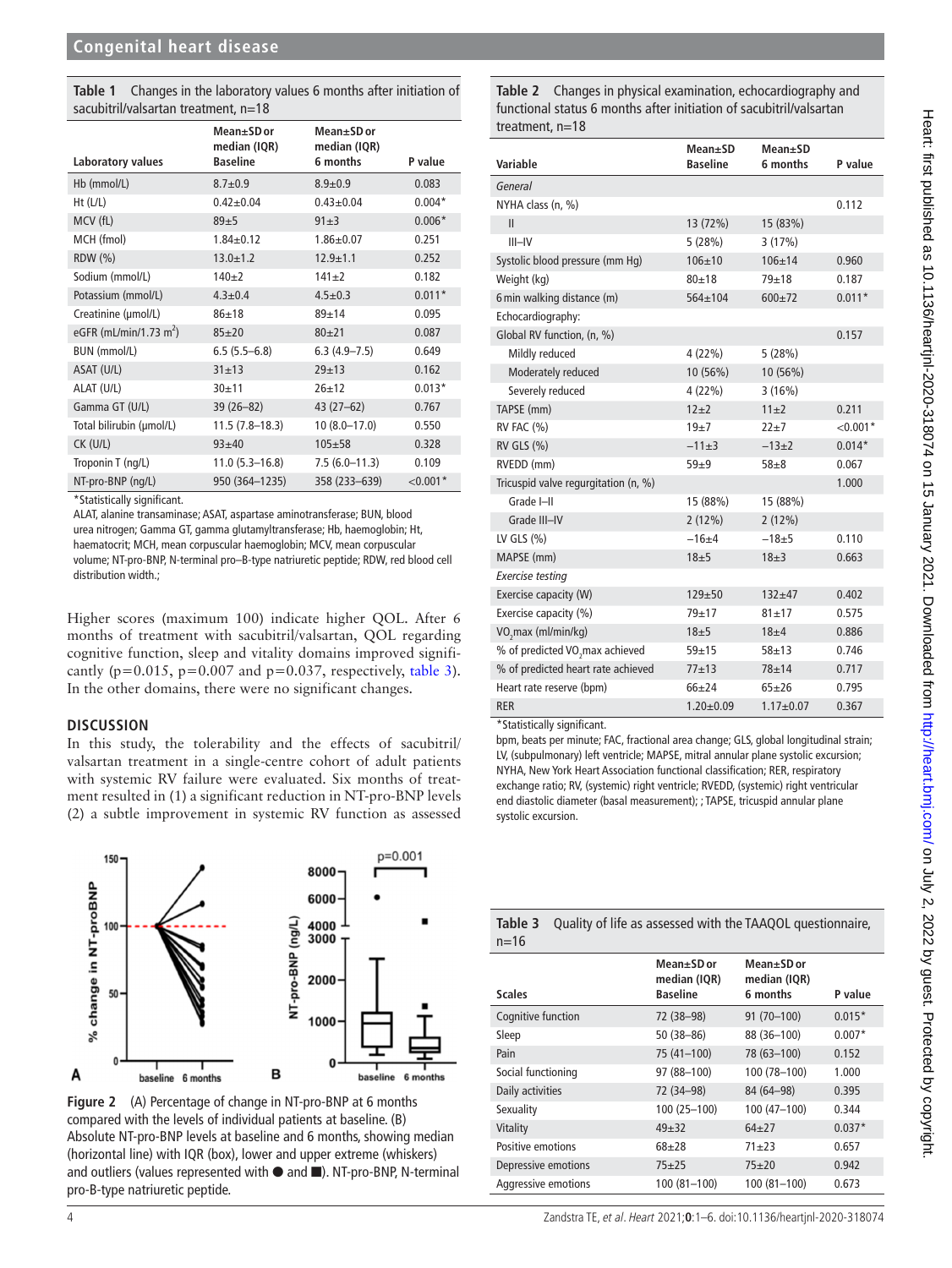by echocardiography and (3) improvement in the 6min walking distance and health-related QOL, without high rates of treatment discontinuation, symptomatic hypotension, hyperkalaemia or renal function decline.

This is the first cohort of patients with systemic RV heart failure treated with sacubitril/valsartan. As opposed to the recent work of Maurer *et al*, our findings show that this specific group of patients can indeed benefit from treatment with sacubitril/ valsartan.<sup>[21](#page-5-11)</sup> Previous studies with smaller cohorts or populations mixed with other types of congenital heart defects show neutral or tentatively positive results but do not perform formal statistics or do not concern patients with systemic RV specifically.<sup>21 22</sup> Our findings provide new insight into the pharmacological possibilities of heart failure treatment in the patients with systemic RV and justify assessment in larger prospective cohorts.

Secondary analysis of the cohort described in the landmark Prospective Comparison of ARNI with ACEI to Determine Impact on Global Mortality and Morbidity in Heart Failure (PARADIGM-HF) trial showed a median decrease of NT-pro-BNP of 28% after the first 8–10 weeks of treatment.<sup>[16](#page-5-12)</sup> Furthermore, the proportion of patients in which the treatment was limited by symptomatic hypotension, hyperkalaemia or a decline in renal function in the PARADIGM- HF trial was low.<sup>[11](#page-5-5)</sup> In the current cohort, the median decrease in NT-pro-BNP was 45% after 6months of treatment. There were no cases in which titration was halted or treatment had to be discontinued due to hyperkalaemia or decline in renal function, perhaps reflecting on the usually preserved subpulmonary function of the anatomic LV and preserved renal function. The observed rise of haematocrit, MCV and decrease in ALAT levels may be attributed to a net excretion of excess volume and subsequent relief of the hemodynamically congested liver. In a third of the patients, the maximum dose of 97/103mg two times a day was not reached due to symptomatic hypotension, but lower doses were well tolerated. Similar proportions of patients reaching the maximum dose are described in other retrospective cohorts in patients with non-congenital heart disease and the maximally tolerated dose remains a matter of individualised patient care. $^{23}$  $^{23}$  $^{23}$ 

Identification of patients in the early stages of deterioration of systemic RV function remains a challenge as patients with complex congenital heart disease are typically used to living with limitations in their exercise tolerance and detection of subtle changes using routine echocardiography is technically challenging. Despite this, finding the optimal window for optimisation of medical therapy to stimulate reverse myocardial remodelling and improve the long-term outcome is crucial. BNP and NT-pro-BNP levels may provide a useful clinical tool in identifying and managing adult patients with congenital heart disease.<sup>24</sup> The correlation of NT-pro-BNP and clinical and echocardiographic parameters in our study is illustrative of this. A recent study evaluating medication use in adults after atrial switch for TGA showed that only the symptomatic patients with systemic RV benefited from the use of heart failure medication, suggesting that adequate patient selection is key and discouraging prophylactic use of heart failure medication in this patient  $\text{group}^2$ 

A recent study of sacubitril/valsartan in an animal model of RV pressure overload showed that sacubitril/valsartan prevented maladaptive RV remodelling by diminishing the effective RV pressure increase, hypertrophy, collagen and myofibre reorientation and amelioration of tissue stiffening. This provides some insight into the potential mechanism of action of sacubitril/ valsartan in the failing (systemic) RV.<sup>26</sup>

Of interest is the discrepancy between the only slightly reduced distance attained during the 6-MWT (564 m), which improved after 6 months of treatment with sacubitril/valsartan and the unaffected, poor performance as assessed by exercise testing and  $\rm VO_{2}$ max  $\rm (VO_{2}$ max 18 mL/min/kg, 59% of predicted) in our study population. Patients with preserved systemic RV function are known to have significantly lower peak and anaerobic threshold oxygen uptake compared with age matched controls. In addition, impaired systemic RV function further reduces the peak oxygen uptake. $27$  Perhaps the limited contractile reserve and poor tolerance of pressure overload of the systemic RV can explain the poor performance during peak exercise training such as seen during the exercise testing. Although the 6-MWT is best reflective of low intensity exercise capacity, most daily activities are of low intensity and therefor the observed improvement in 6-MWT performance is promising.

As compared with the general population, adults with congenital heart disease have a worse self-perceived health-related QOL. This may be even worse in patients with complex congenital defects[.20](#page-5-10) Secondary analysis of the PARADIGM-HF trial showed improvement in QOL in both physical and mental domains.[28](#page-5-18) In the current cohort, improvements were seen in the domains of cognitive function, sleep and vitality after 6months of treatment with sacubitril/valsartan, suggesting that, although this was an open-label study, the self-perceived QOL can indeed be improved with medical intervention.

# **Study limitations**

This study is limited by its single-arm, non-blinded design and the relatively small study population, reflective of the rarity of the condition. The findings should be interpreted taking into account the open-label nature of the study. Therefore, the results should be confirmed in a larger, preferably randomised, doubleblinded and placebo-controlled trial.

# **CONCLUSION**

This is the first cohort of patients with systemic RV heart failure treated with sacubitril/valsartan. This appears to be well tolerated and leads to improvements in NT-pro-BNP and echocardiographic function. The positive results show the potential of sacubitril/valsartan in the treatment of this patient population.

# **CLINICAL PERSPECTIVES**

With the current survival rates of 82% at 40 years after atrial switch operation for TGA and 84% survival at the age of 40 in patients with ccTGA, the burden of systemic RV heart failure in this young population will increase over the next decades. $^{29}$  $^{29}$  $^{29}$ Heart failure treatment in this patient group remains a challenge. Optimisation of pharmacological treatment, aggressive treatment of arrhythmias, the search of adequate pacing modalities including resynchronisation therapy and timely surgical treatment of TR all play an important role in halting the progression of systemic RV heart failure. The specific anatomical and physiological characteristics, together with extensive surgical history and scarce numbers of donor hearts often makes this group unsuitable for cardiac transplantation. When confronted with advanced heart failure, VAD implantation as destination therapy shows promising results in patient with systemic RV failure.<sup>[30](#page-5-20)</sup> The present study demonstrates that sacubitril/valsartan results in improved RV function, exercise capacity and QOL in symptomatic patients with systemic RV.